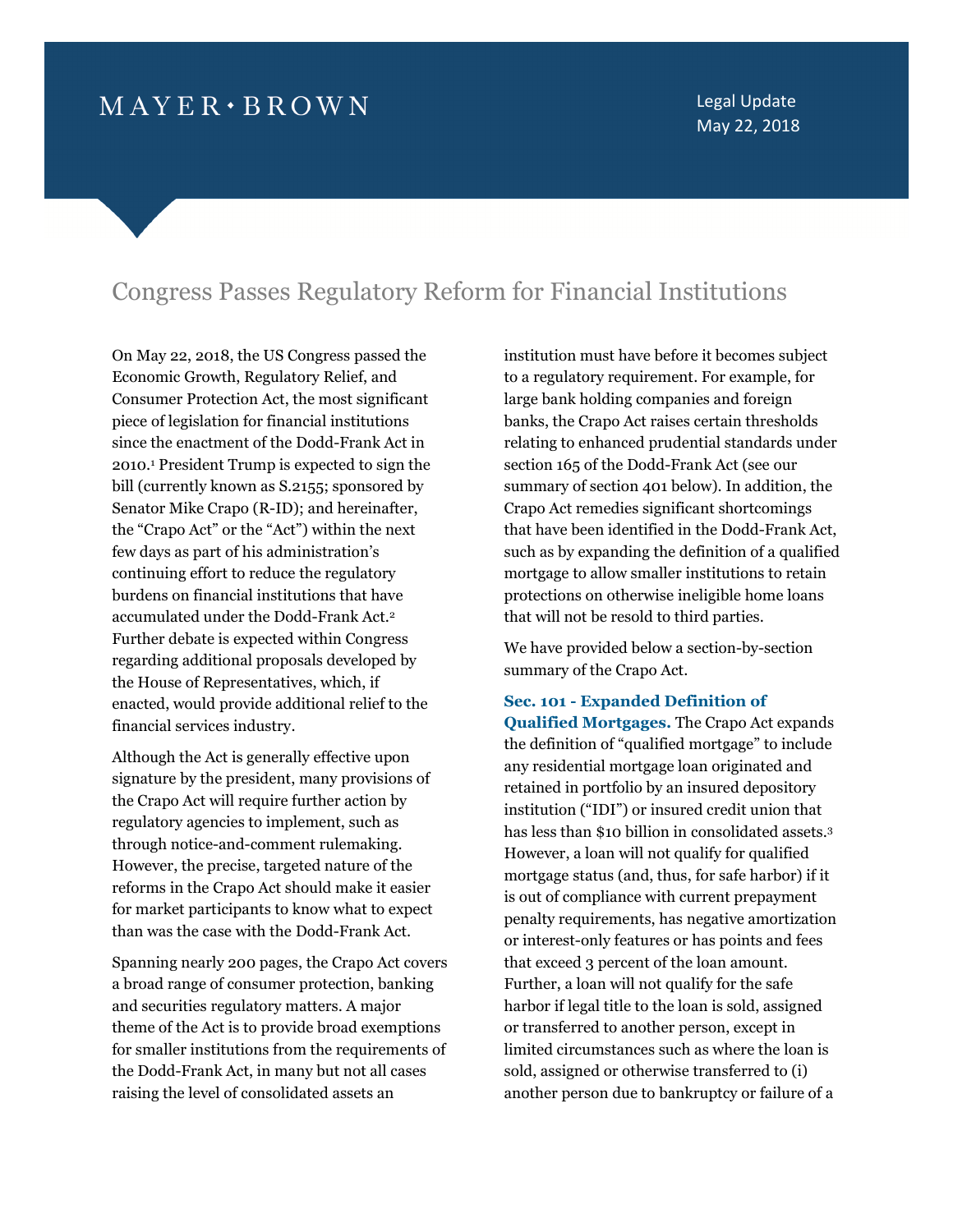covered institution or (ii) a covered institution that retains the transferred loan in portfolio.

**Sec. 102 - Appraisal Relief for Habitat for Humanity Homes.** The Crapo Act amends the Truth in Lending Act ("TILA") to specify that a fee appraiser's voluntary donation of appraisal services to an organization eligible for taxdeductible charitable contributions (e.g., Habitat for Humanity) constitutes customary and reasonable fees as defined in TILA.

# **Sec. 103 - Exemption from Appraisal for Certain Real Property Located in Rural**

**Areas.** The Crapo Act exempts federally related mortgages of less than \$400,000 from appraisal requirements if the property is located in a rural area and the mortgage originator (i) is subject to oversight by a federal banking regulator or the National Credit Union Administration ("NCUA") and (ii) has contacted at least three statecertified or state-licensed appraisers who were unable to complete the appraisal within a customary and reasonable timeframe. However, a mortgage originator who relies on this exemption to originate a loan without an appraisal may only sell, assign or transfer the loan under certain conditions, such as when the loan enters bankruptcy. The exemption does not apply to high-cost mortgages or where a federal financial institutions regulatory agency's regulations otherwise require an appraisal.

**Sec. 104 - HMDA Smaller Originator**

**Exemption.** The Crapo Act exempts IDIs and credit unions from certain Home Mortgage Disclosure Act ("HMDA") reporting requirements (which, in general, were created under the Dodd-Frank Act), including information on length of term, points and fees, prepayment penalties and APR for originated or purchased loans, if the institutions originated fewer than 500 closed-end mortgage loans or fewer than 500 open-end lines of credit in each of the two preceding calendar years. However, any IDI must comply with the reporting requirements if it received a rating of "needs to improve record of meeting community credit

needs" during each of its two most recent examinations under the Community Reinvestment Act or a rating of "substantial noncompliance in meeting community credit needs" on its most recent examination. The Crapo Act also requires the Government Accountability Office ("GAO") to conduct a study and submit a report to congressional oversight committees on how these changes impact the amount of HMDA data available.

**Sec. 105 - Credit Union Residential Loan Relief.** The Crapo Act excludes from the definition of "member business loan" an extension of credit fully secured by a lien on a one-to- four-family dwelling that is not the primary residence of a member.

**Sec. 106 - Interstate MLO Licensing Relief.** The Crapo Act amends the SAFE Mortgage Licensing Act to allow a registered mortgage loan originator ("MLO") who is moving from a depository institution to a nondepository institution to temporarily act as an MLO while the state license to work at the nondepository institution is pending. (MLOs at a depository institution do not need to be statelicensed, while MLOs employed by a nondepository institution must obtain a state license.) It also allows an MLO licensed in a state to originate loans while the MLO's license to work in another state is pending. In both instances, the MLO must satisfy certain criteria, such as not having had a license revoked or denied, to be eligible for the temporary authority. The temporary period would last from the date on which the MLO submits information for a background check to the earliest of the date on which the application is granted, denied or withdrawn or the date that is 120 days after the application is submitted if the application is listed on the Nationwide Mortgage Licensing System and Registry as incomplete.

**Sec. 107 - Mortgage Originator Exclusion for Retailers of Manufactured Homes.** The Crapo Act narrows TILA's definition of "mortgage originator" to exclude certain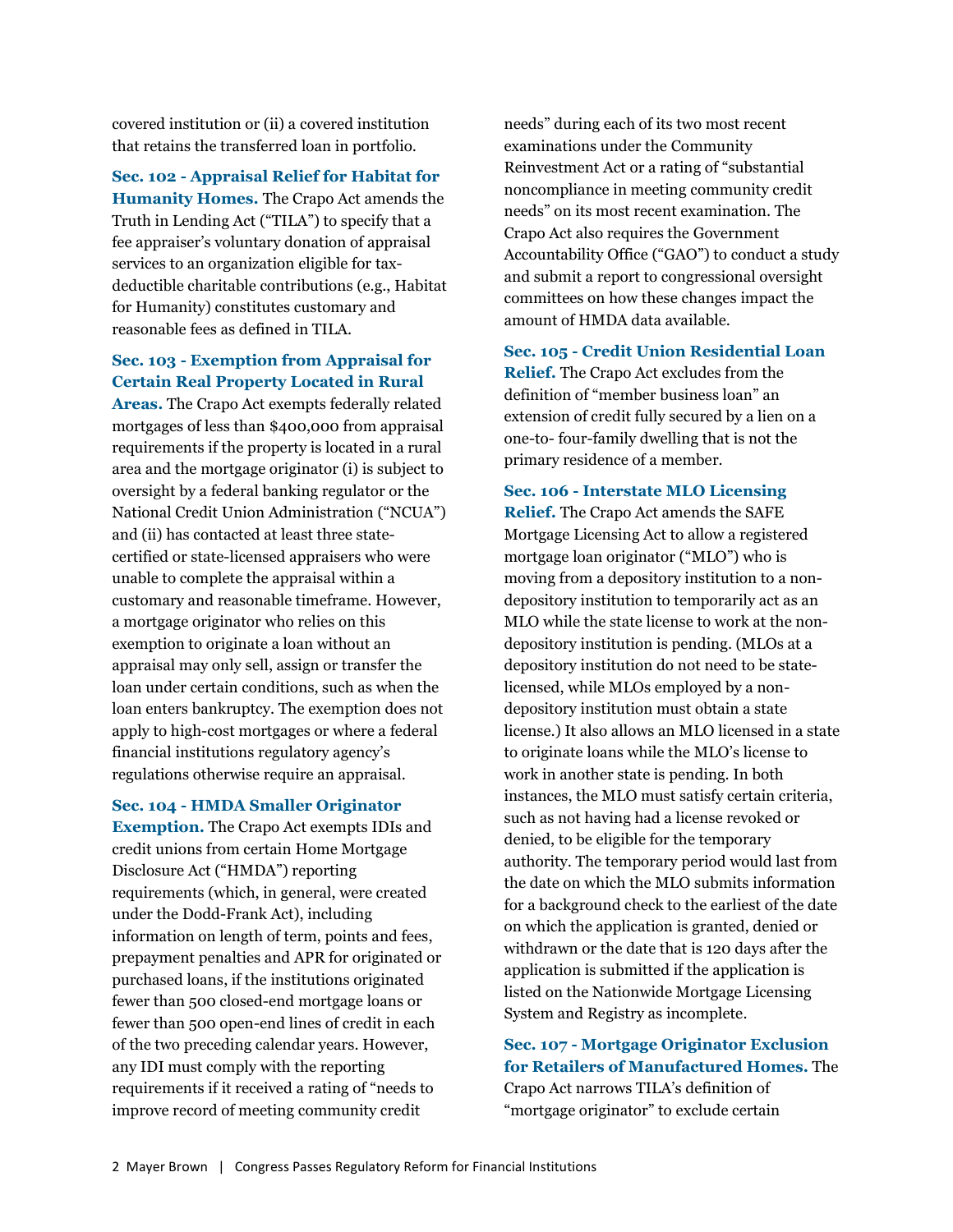retailers of manufactured or modular homes. Specifically, it excludes a retailer or employee of a retailer who (i) does not receive more compensation or gain for engaging in a loan origination transaction than would be received in a comparable cash transaction (without a loan); (ii) discloses to the consumer in writing any corporate affiliations with any creditor and the name of at least one unaffiliated creditor if the retailer does have such a corporate affiliation; *and* (iii) does not directly negotiate with the consumer or lender on loan terms.

**Sec. 108 - Escrow Exemption for Smaller Home Lenders.** The Crapo Act exempts from TILA's escrow requirements a loan that is made by an IDI or credit union and is secured by a first lien on a principal dwelling if the IDI or credit union (i) has assets of \$10 billion or less; (ii) originated 1,000 or fewer loans secured by a first lien on a principal dwelling in the preceding year; and (iii) meets certain other requirements set out in TILA.

**Sec. 109 - No Wait for Lower Mortgage**

**Rates.** The Crapo Act amends the TILA requirement that a lender must provide a borrower with a mortgage disclosure or a revised disclosure at least three business days prior to a mortgage closing. The Crapo Act eliminates this three-day waiting period in situations where a creditor extends to a borrower a second offer of credit that lowers the APR on the mortgage.

This provision also includes a "Sense of Congress," a formal expression of an opinion of Congress that both chambers of Congress approved as a joint resolution. In its "Sense of" resolution, Congress states that the Consumer Financial Protection Bureau ("CFPB") should "endeavor to provide" clearer guidance on the applicability of the TILA-RESPA Integrated Disclosure ("TRID") Rule to mortgage assumption transactions and to construction-topermanent home loans and whether lenders can rely on CFPB model TRID Rule forms without liability if the disclosures do not reflect recent regulatory changes.

**Sec. 201 - Community Bank Capital Simplification.** The Crapo Act simplifies the regulatory capital rules for depository institutions and depository institution holding companies with total consolidated assets of less than \$10 billion. It does this by instructing the federal banking regulators to establish a single "Community Bank Leverage Ratio" of between 8 and 10 percent that will replace the leverage and risk-based capital ratios of the regulatory capital and will prompt corrective action rules. Regulators will retain the ability to disqualify a depository institution or depository institution holding company from this simplified approach based on its risk profile.

**Sec. 202 - Reciprocal Deposits Exclusion.**

The Crapo Act excludes deposits received under a reciprocal deposit placement network from the scope of the brokered deposit rules if the receiving institution's reciprocal deposits do not exceed the lesser of \$5 billion or 20 percent of its total liabilities. Additionally, an institution may rely on the new exclusion even if it ceases to be well-capitalized if the amount of reciprocal deposits it holds does not exceed the average of its total reciprocal deposits over the four quarters preceding its downgrade.

**Sec. 203 - Volcker Rule: Community Bank Exemption.** The Crapo Act exempts IDIs and their affiliates from the Volcker Rule if they and their ultimate parent company have (i) \$10 billion or less in total consolidated assets and (ii) total trading assets and trading liabilities that are 5 percent or less of their total consolidated assets. This exemption was effected through a change to the statutory definition of "banking entity."[4](#page-11-3)

**Sec. 204 - Volcker Rule: Naming Restrictions Relief.** The Crapo Act provides relief to the covered fund naming restriction of the Volcker Rule for certain covered funds that share a name or variation of a name with a banking entity that is an investment adviser. The naming restriction of the asset management exemption will no longer apply to a covered fund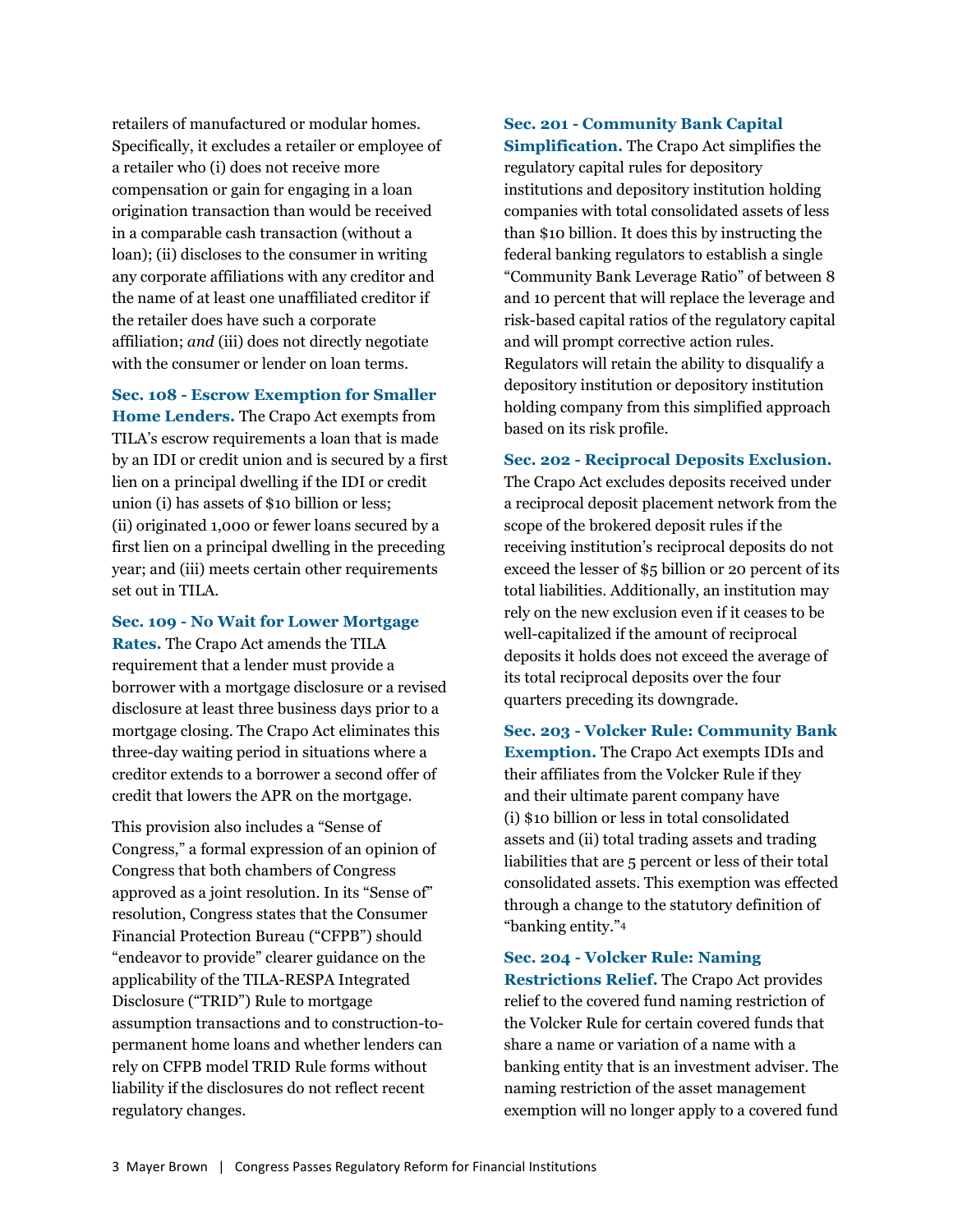that shares a name or variation of a name with an investment adviser if that investment adviser (i) is not an IDI, a parent of an IDI or a foreign banking organization ("FBO") deemed to be a bank holding company ("BHC"); (ii) does not share a name or variation of a name with an IDI, a parent of an IDI or an FBO deemed to be a BHC; and (iii) does not have the word "bank" in its name.

**Sec. 205 - Call Report Relief.** The Crapo Act provides relief to community banks, defined as IDIs with less than \$5 billion in total consolidated assets, by instructing the federal banking regulators to issue regulations that provide for reduced reporting requirements for first and third quarter Call Reports filed by such community banks. Regulators have the discretion to add other qualifying criteria in addition to the \$5 billion assets threshold.

**Sec. 206 - Federal Savings Association Regulatory Option.** The Crapo Act provides relief to smaller federal savings associations ("FSAs") by allowing FSAs with less than \$20 billion in assets to elect to operate under the rules for national banks without having to convert their charters. An FSA that makes an election may exercise the rights and privileges of a national bank and is subject to the same duties, restrictions, penalties, liabilities, conditions and limitations that apply to a national bank. This effectively relieves electing FSAs from the strict quantitative lending limitations contained in the Home Owners' Loan Act.[5](#page-11-4) However, an FSA that makes an election under this provision remains subject to the governance and merger requirements that are applicable to federal thrifts. An FSA that has made an election may continue to rely on this provision even if it subsequently grows to have more than \$20 billion in total consolidated assets.

## **Sec. 207 - Small Holding Company Policy Statement Expansion.** The Crapo Act

expands the category of holding companies that may rely on the "*Small Bank Holding Company and Savings and Loan Holding Company Policy* *Statement*" by raising the maximum amount of assets a qualifying holding company may have from \$1 billion to \$3 billion.[6](#page-11-5) This expansion also excludes such holding companies from the minimum capital requirements of Section 171 of the Dodd-Frank Act (commonly known as the "Collins Amendment").[7](#page-11-6)

**Sec. 208 - Application of the Expedited Funds Availability Act.** Under the Crapo Act, the Expedited Funds Availability Act would also apply to American Samoa, the Commonwealth of the Northern Mariana Islands and Guam. Previously, "State" and the "United States" were defined to include only the fifty states, the District of Columbia, the Commonwealth of Puerto Rico and the Virgin Islands.[8](#page-11-7)

**Sec. 209 - Relief for Small Public Housing Agencies.** The Crapo Act adds a section to the Housing Act of 1937 on small public housing agencies ("SPHAs"). An SPHA is a public housing agency that administers 550 or fewer public housing dwelling units and Section 8 vouchers combined and that operates predominately in a rural area. Under the Crapo Act, SPHAs are subject to less frequent inspections than public housing agencies (only once every three years versus annually) and to reduced environmental review requirements.

Also under the Act, the Department of Housing and Urban Development ("HUD") may designate an SPHA as "troubled" with respect to its public housing program if an inspection reveals housing units in poor physical condition or with respect to its housing voucher program if the SPHA does not comply with the inspection requirement and provides for the troubled SPHA to enter into a corrective action agreement with HUD to rectify the deficiencies. An SPHA may dispute the "troubled" designation through an appeals process established in the Act.

**Sec. 210 - Extended Examination Cycle Eligibility Expansion.** The Crapo Act expands the category of IDIs that are eligible for an extended 18-month examination cycle by raising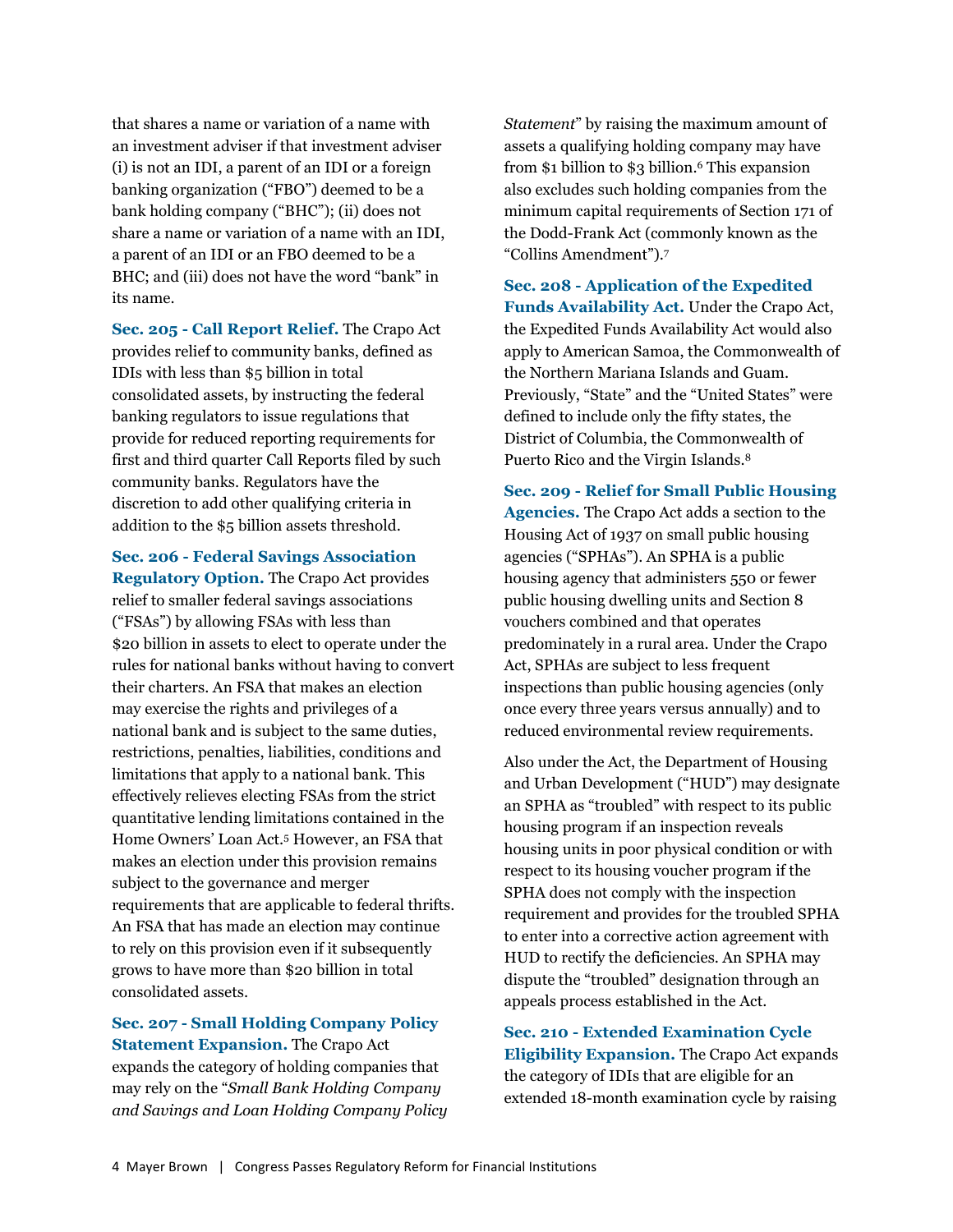the maximum amount of assets an eligible IDI may have from \$1 billion to \$3 billion.

**Sec. 211 - International Insurance Capital Standards Transparency.** The Crapo Act requires the Secretary of the Treasury and the Chair of the Board of Governors of the Federal Reserve System (the "Federal Reserve") to submit an annual report to the congressional oversight committees and provide annual testimony to them on developments and positions taken at global insurance regulatory and supervisory forums until 2024, as well as to make a one-time report and provide one-time testimony to Congress regarding efforts to increase transparency at meetings of the International Association of Insurance Supervisors. Also, the Secretary, Chair and director of the Federal Insurance Office, in consultation with the National Association of Insurance Commissioners, must study and submit a report to Congress prior to any plan to support or consent to the adoption of final international insurance capital standards. This report must be subject to public notice and comment and to review by the comptroller general.

Further, the Federal Reserve must establish an Insurance Policy Advisory Committee for international capital standards and other insurance issues, which will be comprised of experts from the various sectors of the US insurance industry.

The Crapo Act also contains a "finding" of Congress that the Federal Reserve and director of the Federal Insurance Office should work with the Treasury Secretary and the National Association of Insurance Commissioners to achieve consensus positions prior to taking a position with respect to an insurance proposal by a global insurance regulatory or supervisory forum and support transparency in the operation of such forums.

### **Sec. 212 - Regulatory Budget Transparency.**

The Crapo Act provides for increased transparency of the NCUA's annual business-type budget by

requiring the agency to publish a draft of the budget in the Federal Register and hold a public hearing on the draft budget that is subject to a public comment period.

**Sec. 213 - Online Banking KYC Clarity.** The Crapo Act clarifies the identity due diligence and verification requirements of the Bank Secrecy Act that are applicable to online banking services by allowing IDIs, credit unions and affiliates of IDIs and credit unions to rely on scans of drivers licenses and other government-issued personal identification cards for account and financial product requests submitted through an online banking service. An institution is allowed to use a scan, however, only for authentication, verification and BSA record retention purposes and must permanently delete the scan after using it for its authorized purpose.

**Sec. 214 - ADC Lending Capital Relief.** The Crapo Act provides relief to depository institutions with acquisition, development or construction ("ADC") lending exposure by narrowing the kinds of exposure that is treated as a high volatility commercial real estate ("HVCRE") exposure under the regulatory capital rules. Specifically, the Crapo Act provides that an ADC lending exposure would be subject to the risk weight applied to HVCRE exposures if it comes within the narrower definition of a HVCRE ADC loan in the Crapo Act, paraphrased as follows: Real estate-secured credit facilities that (i) primarily finance, have financed or refinance the acquisition, development or construction of real property; (ii) have the purpose of providing financing to acquire, develop or improve such real property into income-producing real property; and (iii) are dependent on future income or sales proceeds from, or refinancing of, such real property for the repayment of the credit facility.

Furthermore, the change allows an institution to re-classify ADC lending exposures out from treatment as HVCRE ADC loans in certain circumstances and exempts all ADC lending exposures that were made prior to January 1, 2015.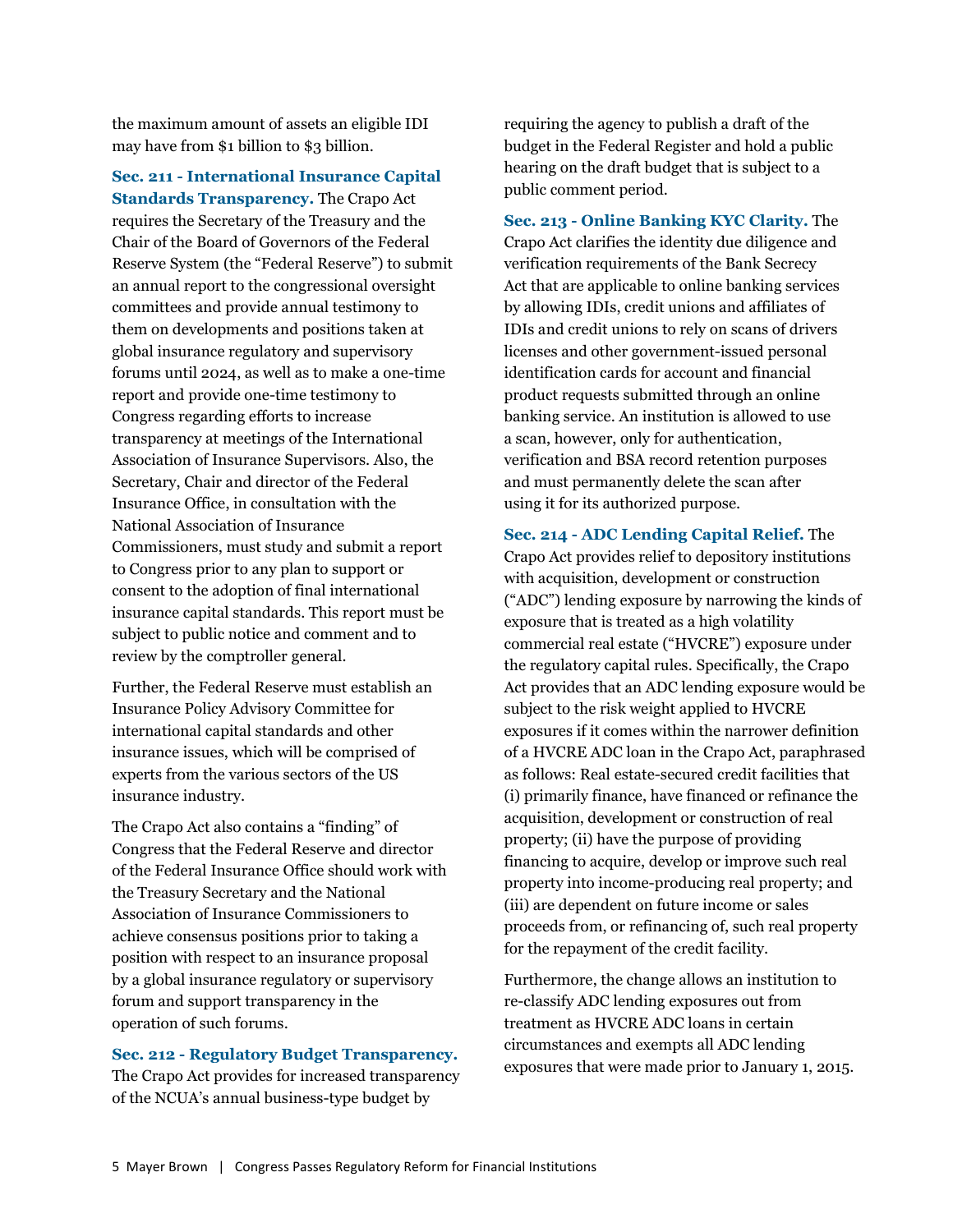#### **Sec. 215 - Identity Fraud Protection**

**Database.** The Crapo Act attempts to fight identity fraud by instructing the Social Security Administration to establish a database facility to allow permitted financial institutions and service providers to electronically verify an individual's name, social security number and date of birth. An individual must provide written (including electronic) consent prior to verification, and verification may only be obtained in connection with a credit transaction or other circumstance in which a consumer reporting agency would be authorized to furnish a consumer report under the Fair Credit Reporting Act ("FCRA").

**Sec. 216 - Cyber Threats Report.** The Crapo Act requires the Secretary of the Treasury to submit a report to Congress on the risks of cyber threats to US financial institutions and capital markets no later than one year after the date of enactment. Among other requirements, the Secretary must analyze how the federal banking agencies and Securities and Exchange Commission ("SEC") are addressing material risks of cyber threats.

**Sec. 217 - Federal Reserve Bank Surplus Reduction.** The Crapo Act reduces the capital surplus account maintained by the Federal Reserve Banks from \$10 billion to \$7.5 billion. Congress previously reduced the surplus account in 2015 and 2018 to fund other government activities.[9](#page-11-8)

### **Sec. 301 - Credit Report Freeze Expansion.**

The Crapo Act amends the FCRA to require credit reporting agencies to (i) allow consumers (including minors and incapacitated persons acting through their representatives) to place or remove a security freeze on their credit report free of charge and (ii) notify consumers of their right to a security freeze. The Act also extends the time for an initial fraud alert from 90 days to one year. Further, the Federal Trade Commission ("FTC") must maintain a central web page linking to each credit bureau's webpage for requesting a freeze or fraud alert or to opt out of information sharing for marketing purposes.

# **Sec. 302 - Veteran Medical Debt Exclusion from Credit Reports.** The Crapo

Act amends the FCRA by requiring the exclusion from credit reports of certain medical debt incurred by a veteran. The Act defines "veteran's medical debt" as medical collection debt of a veteran owed to a health care provider other than the Department of Veterans Affairs ("VA") and submitted to the VA for health care payments authorized by the VA and includes medical collection debt that the VA has wrongfully charged a veteran. The Act prohibits the inclusion of a veteran's medical debt on credit reports for one year after the provision of medical services and also requires that any debt previously characterized as delinquent, charged off or in collection be removed when the debt has been fully paid or settled. The Act requires the VA Secretary to create a verification database to allow consumer reporting agencies to confirm whether a debt furnished to them is a veteran's medical debt and that consumer reporting agencies must thereafter use to verify a veteran's medical debt. The Act would also require consumer reporting agencies to provide free electronic credit monitoring to active duty members of the military and members of the National Guard.

**Sec. 303 - Financial Institution Employee Immunity for Certain Acts.** The Crapo Act provides immunity from suit for certain employees, affiliates or associates of a covered financial institution who disclose suspected financial exploitation of a senior citizen to a state or federal financial agency, a law enforcement agency, the SEC or a state or local agency that administers adult protective service laws so long as the individual has undergone training on identifying and reporting suspected exploitation of seniors. A "covered financial institution" includes a depository institution, credit union, investment adviser, broker-dealer, insurance company, insurance agency and transfer agent.

A covered financial institution will also be immune from suit from a whistleblower allegation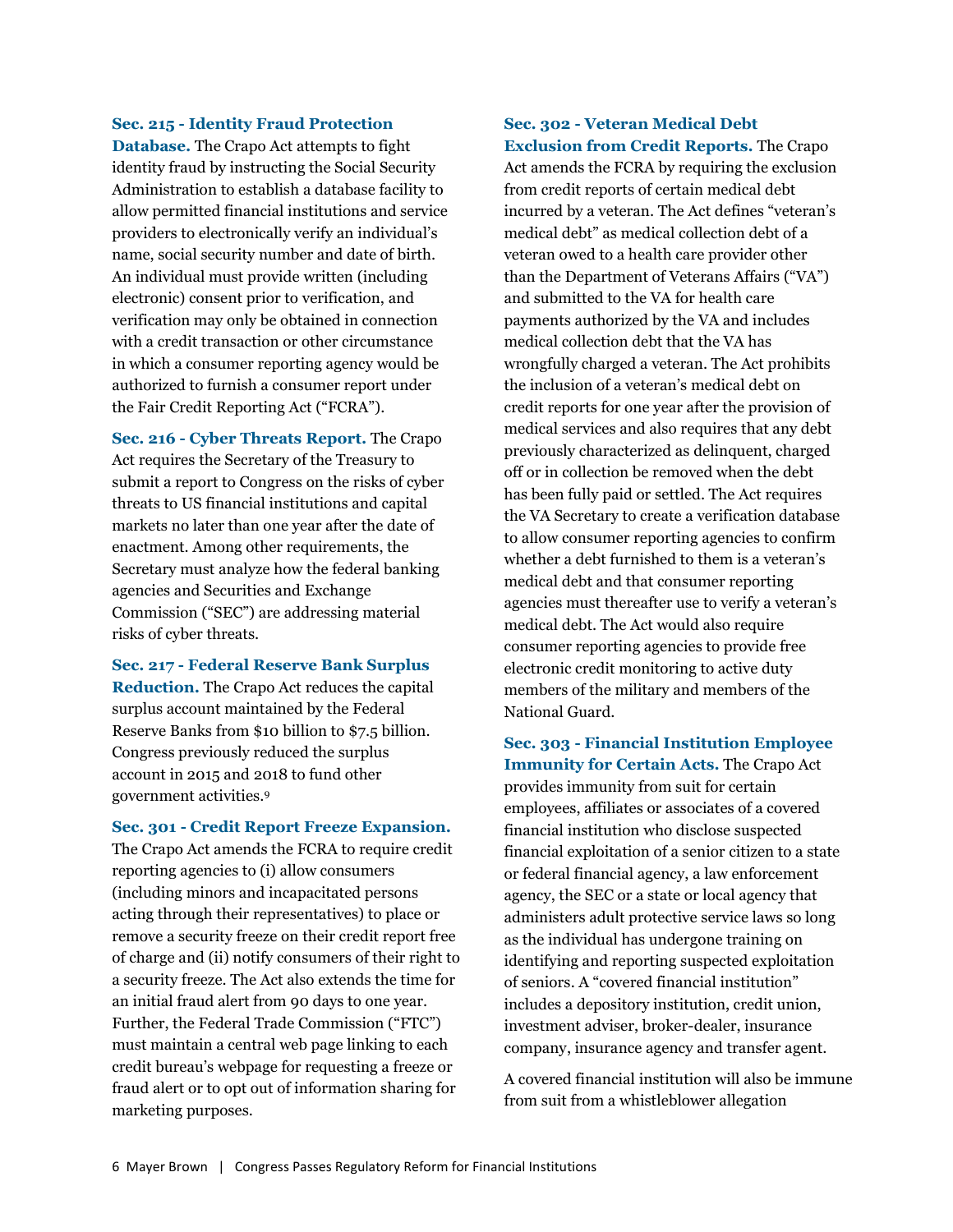regarding suspected exploitation of seniors so long as certain required persons (including certain employees and individuals who may communicate regularly with a senior citizen or may review financial documents or transactions of a senior in connection with providing financial services) have received training on identifying financial exploitation of seniors.

**Sec. 304 - Restoration of the PTFA.** The Crapo Act repeals the sunset provision of the Protecting Tenants at Foreclosure Act of 2009 ("PTFA") and restores PTFA as it was in effect prior to its expiration on December 30, 2014.[10](#page-11-9)

# **Sec. 305 - Expanded TARP Loan**

**Modification Authority.** The Crapo Act expands a provision of the Troubled Assets Relief Program ("TARP") that allows the Treasury Department to use loan guarantees and credit enhancements to facilitate loan modifications to prevent foreclosures of residential properties backing mortgages it acquired. The Crapo Act expands Treasury's authority under TARP by allowing it to use loan guarantees and credit enhancements to ameliorate lead and asbestos hazards in residential properties that secure assets it has acquired.

# **Sec. 306 - Family Self-Sufficiency**

**Program Reform.** The Crapo Act makes changes to the HUD Family Self-Sufficiency ("FSS") program, including consolidating the different FSS programs into a single program, allowing the owner of a privately owned property to voluntarily make available an FSS program to its tenants, and broadening the types of services that can be provided to FSS participants.

# **Sec. 307 - Property Assessed Clean**

**Energy Financing.** The Crapo Act requires the CFPB to issue regulations that require property assessed clean energy ("PACE") creditors to assess a borrower's ability to repay a home improvement loan that results in a tax assessment on a borrower's real property. The CFPB may collect any data or information

necessary to develop the regulations and must consult with state and local governments and bond-issuing authorities to assist in developing the regulations.

**Sec. 308 - Report on Consumer Reporting Agencies.** The Crapo Act requires the GAO to submit a report on consumer reporting agencies to congressional oversight committees within one year of the date of enactment. The report must include, among other items, a review of the current legal and regulatory structure for consumer reporting agencies and any structural gaps, including the rulemaking, supervisory and enforcement authority of state and federal agencies under the FCRA, the Gramm-Leach-Bliley Act and other relevant statutes; data security relating to consumer reporting agencies and the data security laws applicable to consumer reporting agencies; the process by which consumers can appeal errors on their consumer reports and the causes of consumer reporting errors; and recommendations on how to improve the consumer reporting system.

#### **Sec. 309 - Veteran Home Loan Refinancing**

**Reform.** The Crapo Act adds protections for veterans who refinance their purchase or construction home loans. Under the Act, the VA will not guarantee or insure the refinancing of a loan to purchase or construct a home unless the insurer provides a certification of the recoupment period for expenses incurred by the borrower in refinancing the loan. Further, all costs and fees must be recouped within 36 days of the loan issuance, and the recoupment must occur through lower monthly payments due to the refinancing. Furthermore, the insurer must provide the veteran with a net tangible benefit test and abide by certain rules regarding the required minimum reduction in the interest rate on the refinanced loan. The Act also requires the VA to issue a report on cash-out refinances within a year of the date of enactment.

**Sec. 310 - New Conforming Loan Credit Score Approval Process.** The Crapo Act requires Fannie Mae and Freddie Mac ("GSEs") to create a validation and approval process for a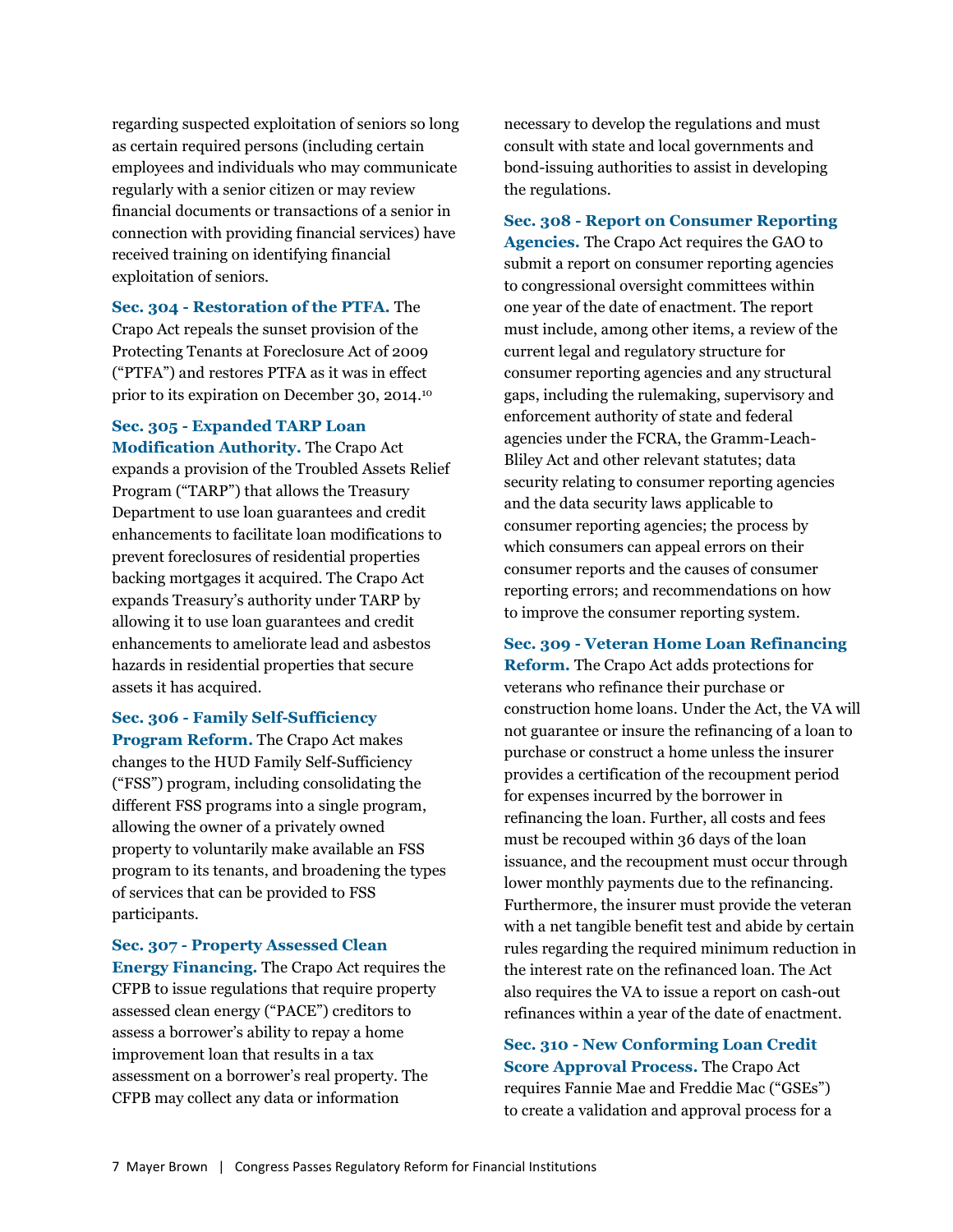new credit score model that takes into consideration factors such as ensuring that the model has a record of measuring and predicting default rates. Under the Act, the GSEs may only condition the purchase of a residential mortgage on the provision of a borrower's credit score if the score is derived from a scoring model that has been validated and approved by the GSEs and allows all of the automated underwriting systems to use that credit score.

#### **Sec. 311 - Report on Puerto Rico**

**Foreclosures.** The Crapo Act requires the GAO to submit a report to Congress on foreclosures in Puerto Rico in the aftermath of Hurricane Maria not earlier than one year after the date of enactment. The report must include information on the rate of foreclosures, the rate of return for housing developers, the rate of delinquency, the rate of homeownership, and the rate of defaults on federally insured mortgages in Puerto Rico before and after Hurricane Maria.

**Sec. 312 - Children's Lead-Based Paint Remediation Reform.** Under the Crapo Act, HUD must submit to Congress, within a year of the date of enactment, a report that describes HUD's current policies related to lead-based paint hazard prevention and abatement. The report must provide recommendations and best practices for HUD, public housing agencies and landlords to take to improve lead-based paint hazard prevention standards and policies and must provide suggestions for legislation to improve prevention and abatement.

## **Sec. 313 - Foreclosure Relief for**

**Servicemembers.** The Crapo Act makes permanent an amendment to the Servicemembers Civil Relief Act that allowed for a stay of foreclosure, sale or seizure proceedings for a servicemember for any action filed during or within one year of the servicemember's period of service.

**Sec. 401 - Enhanced Prudential Standards Relief.** The Crapo Act amends Section 165 of the Dodd-Frank Act to recalibrate the

application of enhanced prudential standards to larger US BHCs.<sup>[11](#page-11-10)</sup> It does this in part by raising the general threshold for the application of enhanced prudential standards from \$50 billion or more in total consolidated assets to \$250 billion or more in total consolidated assets while retaining an option for the Federal Reserve to apply enhanced prudential standards on a caseby-case basis to BHCs with between \$100 billion and \$250 billion in total consolidated assets.

Additionally, the Crapo Act revises the requirements that (i) larger publicly traded BHCs establish a risk committee by raising the triggering threshold from \$10 billion in total consolidated assets to \$50 billion and (ii) larger BHCs comply with maximum debt-to-equity ratios and reporting requirements of the Office of Financial Research by raising the triggering thresholds from \$50 billion to \$250 billion. It also narrows the authority of the Federal Reserve to restrict the activities of a BHC that pose a grave threat to US financial stability by raising the jurisdictional thresholds from \$50 billion in total consolidated assets to \$250 billion.

With respect to stress testing, the Crapo Act raises the thresholds for company-run and supervisory stress tests from \$10 billion and \$50 billion in total consolidated assets, respectively, to \$250 billion. Additionally, it grants the federal banking regulators the discretion to require stress testing on a less frequent basis by replacing references to mandatory semiannual and annual stress testing with periodic testing and eliminates the requirement to use an adverse scenario in company-run and supervisory stress testing.

With respect to assessments, the Crapo Act narrows the Financial Stability Oversight Council's authority by raising the threshold at which a BHC must pay assessments from \$50 billion in total consolidated assets to \$250 billion. It also narrows the Federal Reserve's authority by (i) raising the threshold at which a BHC or savings and loan holding company ("SLHC") must pay assessments related to being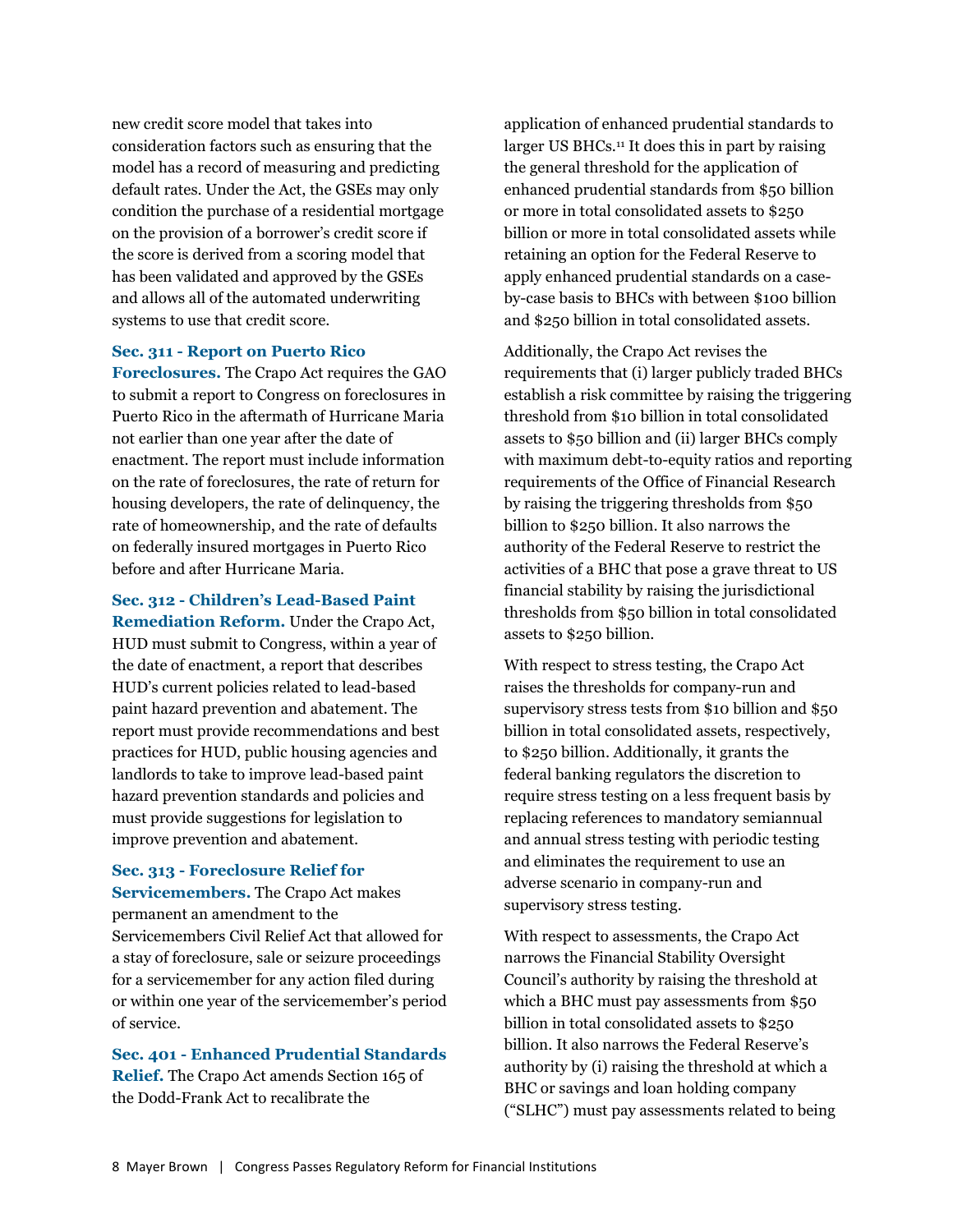supervised as a larger institution from \$50 billion in total consolidated assets to \$250 billion and (ii) authorizing tailored additional assessments for a BHC or SLHC with between \$100 billion and \$250 billion in total consolidated assets.

Under the Crapo Act, FBOs with more than \$100 billion in global total consolidated assets remain subject to all previously applicable enhanced prudential standards, including, as applicable, the intermediate holding company requirement. Other than this provision, the Crapo Act does not differentiate between US BHCs and FBOs that are deemed to be BHCs as a result of their US operations. Therefore, an FBO with less than \$100 billion in global assets may receive relief under the Crapo Act to the extent that one of the threshold increases described above raises the triggering threshold above the FBO's global total consolidated assets amount. However, even smaller FBOs with comparatively small US operations (e.g., an FBO with \$110 billion in global assets and \$5 billion in combined US assets) may remain subject to the enhanced prudential standards, as the Crapo Act retains the approach from the Dodd-Frank Act of measuring most regulatory thresholds with respect to global assets instead of another measure, such as combined US operations.

The threshold changes are immediately effective for any BHC with total consolidated assets of less than \$100 billion. The threshold changes do not become effective for a BHC or SLHC with between \$100 billion and \$250 billion in total consolidated assets for 18 months, unless the Federal Reserve acts to accelerate the phase-in period. However, the eight existing US global systemically important BHCs remain subject to the full enhanced prudential standards even if they have less than \$250 billion in total consolidated assets.

**Sec. 402 - Supplementary Leverage Ratio Relief for Custodial Banks.** The Crapo Act instructs the federal banking regulators to amend the regulatory capital rules to allow

depository institution holding companies that are predominately engaged in custody, safekeeping and asset servicing activities, and their subsidiary IDIs, to exclude certain funds that are deposited with the Federal Reserve, European Central Bank or a low-risk non-US central bank when calculating the supplementary leverage ratio. However, funds deposited with a qualifying central bank that exceed the amount held in the institution's related fiduciary, custodial and safekeeping accounts are not eligible for the relief.

# **Sec. 403 - Improved Leverage Ratio Treatment for Certain Municipal**

**Obligations.** The Crapo Act instructs the federal banking regulators to amend their liquidity requirements to allow US municipal obligations to qualify as high-quality liquid assets (Level 2B) if they are: (i) liquid and readily marketable under the Liquidity Coverage Ratio regulation and (ii) investment grade under the OCC's investment securities regulation.

**Sec. 501 - National Securities Exchange Regulatory Parity.** The Crapo Act removes the distinction between (i) national securities exchanges whose securities are automatically eligible for exemption from state regulation of securities offerings and (ii) national securities exchanges whose securities are eligible for exemption because the SEC has determined that the exchange's listing standards are substantially similar to an exchange automatically eligible under the Securities Act of 1933. It does this by making eligible for the exemption from state law all securities that have been designated as qualified for trading in the national market system and are listed on a national securities exchange.

#### **Sec. 502 - SEC Algorithmic Trading Study.**

The Crapo Act requires the SEC to conduct a study on algorithmic trading that addresses its effects, benefits, risks and regulation and, if appropriate, to recommend changes regarding the regulation of such trading.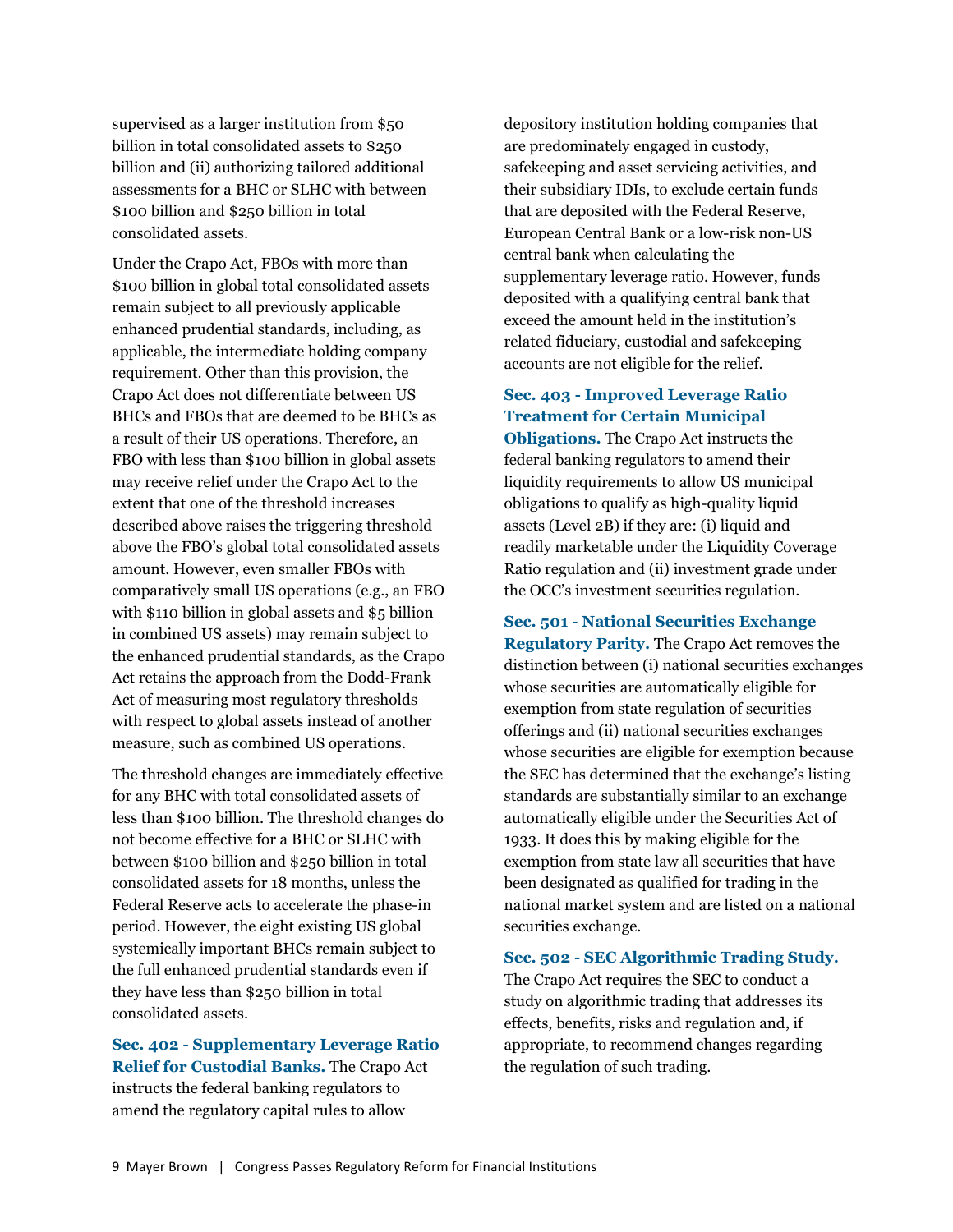## **Sec. 503 - Annual Review of Capital**

**Formation Forum.** The Crapo Act requires the SEC to review the findings and recommendations of the annual governmentbusiness forum on capital formation and issue a public statement assessing the findings and recommendations and disclosing the action the agency intends to take with respect to such findings and recommendations.

**Sec. 504 - Larger Venture Capital Fund Investment Company Exemption.** The Crapo Act expands an exception from the definition of "investment company" in the Investment Company Act of 1940 ("Investment Company Act") by expanding the scope of the exception under Section 3(c)(1) (which provides an exception for investment companies with not more than 100 beneficial owners that do not make public offerings) to also include "venture capital funds" (as defined for purposes of the venture capital fund adviser exemption under the Investment Advisers Act of 1940) that have up to 250 investors and \$10 million in aggregate capital contributions and uncalled committed capital.[12](#page-11-11)

**Sec. 505 - Overpayment Credit.** The Crapo Act authorizes the SEC to give relief to a national securities exchange or national securities association (i.e., the Financial Industry Regulatory Authority) that has overpaid a regulatory fee or assessment in the last 10 years by crediting the amount of the overpayment to a future fee or assessment. This relief is only available for overpayments made prior to the date of enactment.

**Sec. 506 - US Territories Investor Protection Expansion.** The Crapo Act expands investor protections by removing an exemption in the Investment Company Act for putative investment companies that are organized under US territorial law and offered solely to residents of the territory of organization. There is a three-year phase-in period for this removal, which may be extended another three years by the SEC.

# **Sec. 507 - Employee Ownership**

**Exemption Expansion.** The Crapo Act expands the exemption from registration for certain sales of securities by non-reporting companies. It does this by expanding the maximum amount of securities that a company may sell to employees, consultants and advisors under Rule 701 from \$5 million to \$10 million and indexing the threshold going forward to the inflation rate.[13](#page-11-12)

**Sec. 508 - Regulation A Expansion.** The Crapo Act expands the exemption from registration under Regulation A by (i) removing the requirement that an issuer not be a reporting company under Sections 13 or 15(d) of the Securities Exchange Act of 1934 ("Exchange Act") prior to relying on the exemption and (ii) providing that an issuer be deemed to have satisfied the periodic and current reporting requirements of Regulation A if it is a reporting company under Sections 13 or 15(d) the Exchange Act that satisfies the reporting requirements of Section 13.[14](#page-11-13)

## **Sec. 509 - Parity for Closed-End**

**Investment Companies.** The Crapo Act provides relief for closed-end investment companies by instructing the SEC to adopt rules that allow an SEC-registered closed-end fund that is either (i) listed on a national securities exchange or (ii) an "interval fund" that makes periodic repurchase offers pursuant to Investment Company Act Rule 23c-3 to use the securities offering and proxy rules that are available to operating companies under Sections 13 or 14(d) of the Exchange Act. If the SEC fails to take action within two years of the date of enactment, qualifying registered closed-end funds will automatically be deemed to be eligible issuers under the SEC's 2005 offering reforms.[15](#page-11-14)

## **Sec. 601 – Private Education Loan**

**Discharge Reform.** The Crapo Act amends TILA to add additional protections for a borrower or cosigner of a private education loan. The Act prohibits a creditor from declaring default or accelerating the debt against a student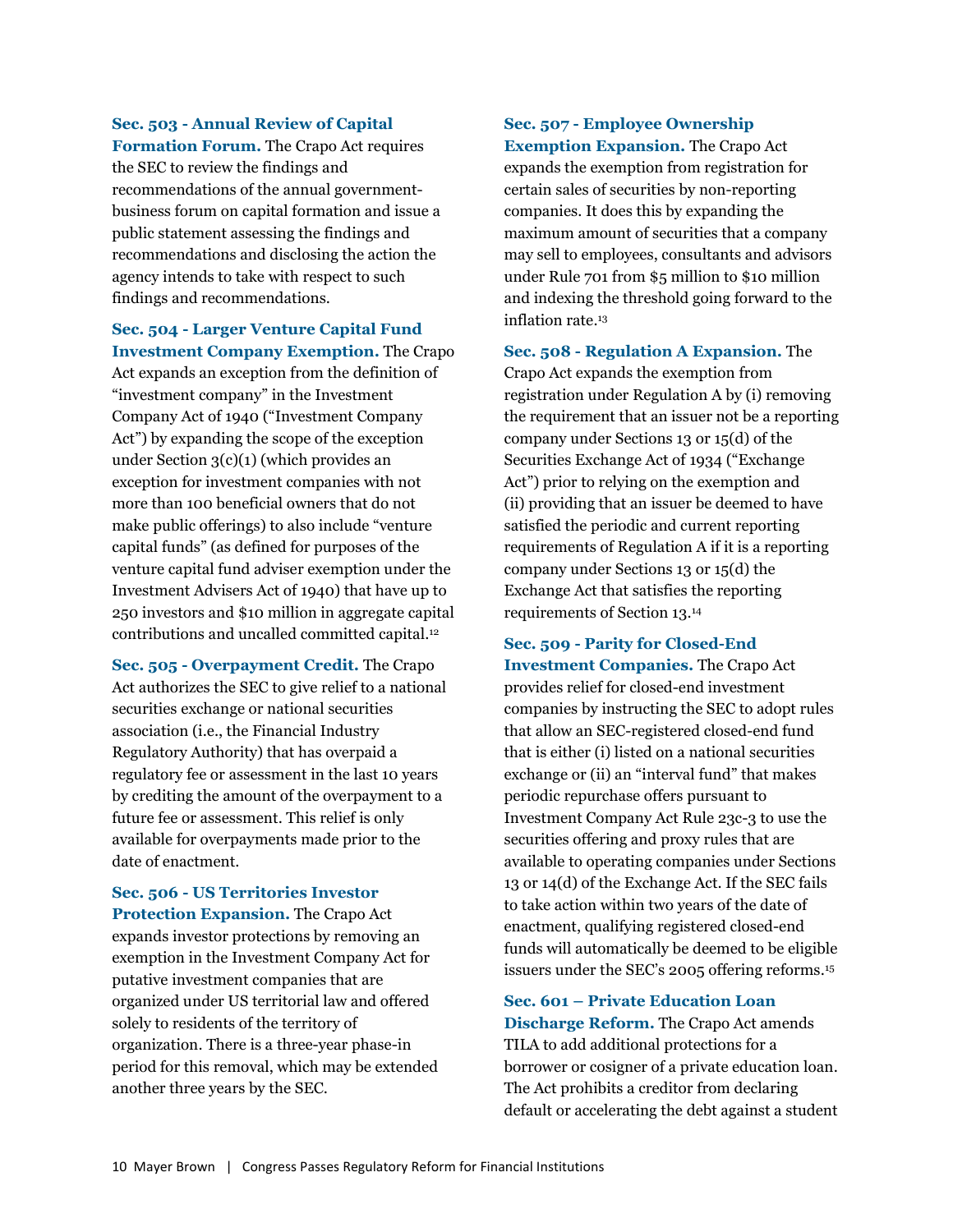due to the bankruptcy or death of a cosigner. The Act also provides that the holder of a private education loan must release a cosigner from his or her obligations upon the death of the student obligor and provide notification to the cosigner within a reasonable time of the release. The Act also requires a lender to provide a student borrower with the option to designate a person to have the legal authority to act on the student's behalf with respect to the loan in case of his or her death. The amendments would apply to private education loans entered into on or after 180 days following the date of enactment.

**Sec. 602 - Private Education Loan Credit Reporting Reform.** The Crapo Act amends the FCRA by allowing a borrower to request that a financial institution remove a reported default on a private educational loan from his or her credit report if the institution offers and the borrower successfully completes a loan rehabilitation program designed by the institution (and approved by federal banking regulators). The borrower may request the removal of a reported default only once per loan. The GAO must also, in consultation with the federal banking regulators, conduct and submit a study to Congress regarding the costs associated with implementing this new provision and the effects of the provision on the accuracy of credit reporting.

**Sec. 603 - Best Practices for Higher Education Financial Literacy.** The Crapo Act requires Treasury's Financial Literacy and Education Commission to, within a year of the date of enactment, establish best practices for higher education institutions regarding teaching financial literacy skills and providing students with information to help them make decisions related to student borrowing. These best practices must include ways to communicate to students the importance of graduating on their ability to repay student loans and methods to ensure that they understand their borrowing obligations. However, institutions would not be required to adopt these best practices.

*For more information about the topics raised in this Legal Update, please consult your regular Mayer Brown lawyer or any of the following contacts in the Financial Services Regulatory and Enforcement practice.*

**Holly Spencer Bunting** +1 202 263 3380 [hbunting@mayerbrown.com](mailto:hbunting@mayerbrown.com)

**Thomas J. Delaney** +1 202 263 3216 [tdelaney@mayerbrown.com](mailto:tdelaney@mayerbrown.com)

**Steven M. Kaplan** +1 202 263 3005 [skaplan@mayerbrown.com](mailto:skaplan@mayerbrown.com)

**Adam D. Kanter** +1 202 263 3164 [akanter@mayerbrown.com](mailto:akanter@mayerbrown.com)

**Kristie D. Kully** +1 202 263 3288 [kkully@mayerbrown.com](mailto:kkully@mayerbrown.com)

**John R. Mirvish** +1 202 263 3406 [jmirvish@mayerbrown.com](mailto:jmirvish@mayerbrown.com)

**Laurence E. Platt** +1 202 263 3407 [lplatt@mayerbrown.com](mailto:lplatt@mayerbrown.com)

**Stephanie C. Robinson** +1 202 263 3353 [srobinson@mayerbrown.com](mailto:srobinson@mayerbrown.com)

**David R. Sahr** +1 202 263 3332 [dsahr@mayerbrown.com](mailto:dsahr@mayerbrown.com)

**Jeffrey P. Taft** +1 202 263 3293 [jtaft@mayerbrown.com](mailto:jtaft@mayerbrown.com)

**Donald S. Waack** +1 202 263 3165 [dwaack@mayerbrown.com](mailto:dwaack@mayerbrown.com)

**Matthew Bisanz** +1 202 263 3434 [mbisanz@mayerbrown.com](mailto:mbisanz@mayerbrown.com)